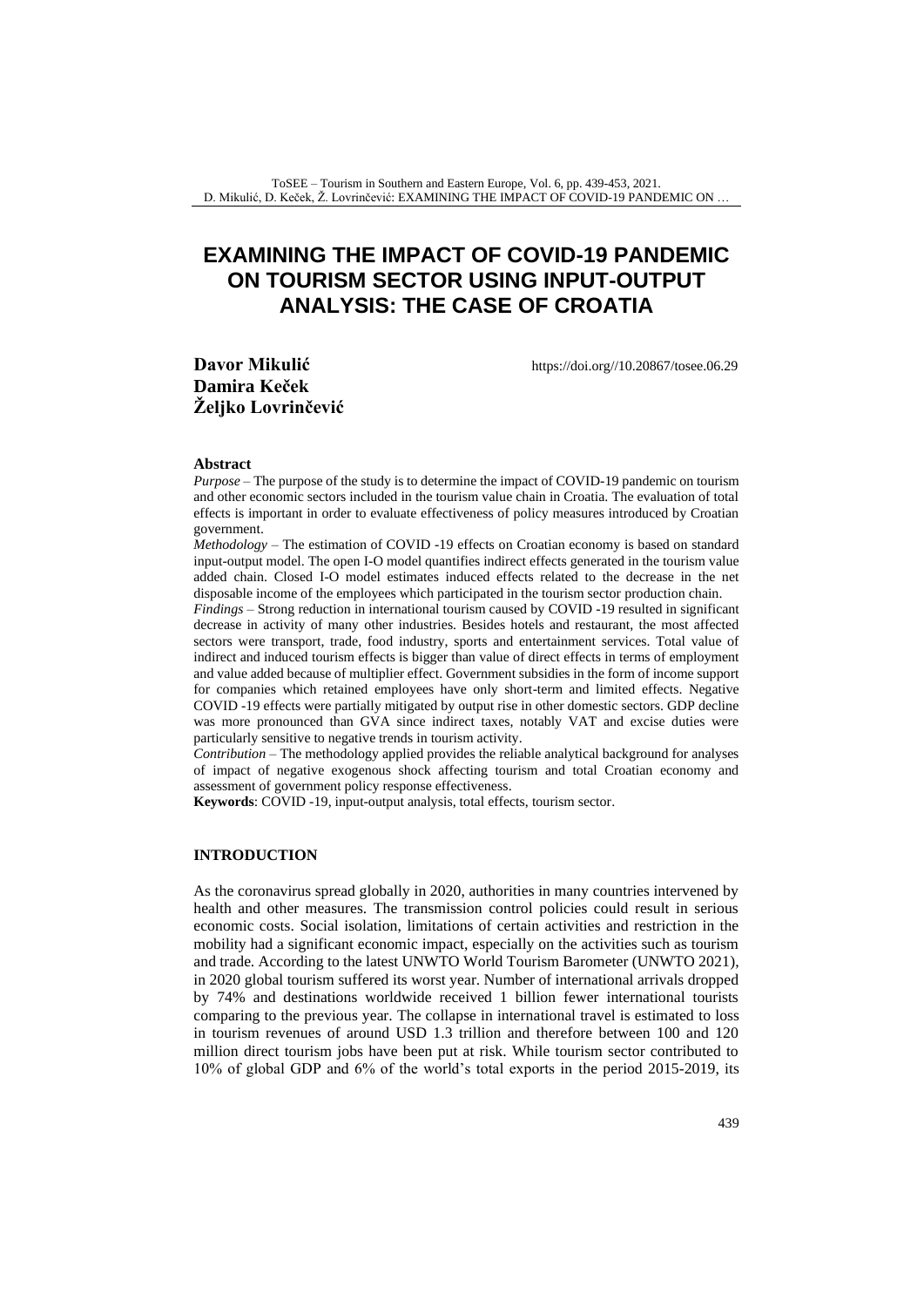contribution in 2020 is expected to be significantly lower. Croatia has been recognized as one of the most popular European destinations due to rich cultural-historical heritage and natural conditions. Croatia is one of the countries with the largest share of tourism revenues in GDP, positioning tourism in the group of key economic sectors. In the period after 2009 the number of foreign tourists has been steadily increasing for approximately two million arrivals per year.

Epidemiological measures and recommendations to limit mobility to prevent the transmission of COVID-19 disease have influenced a whole range of economic activities, but tourism has been most affected. The aim of this paper is to determine the impact of COVID-19 pandemic on tourism and other economic sectors included in the value chain of tourism in Croatia. The evaluation of total effects, including direct, indirect and induced effects, are important in order to evaluate whether policy measures introduced by Croatian government to combat economic crisis have been appropriate. Total effects of tourism sector on Croatian economy are quantified in terms of total output, gross value added (GVA) and employment. In this research, the estimation of direct, indirect and induced effects of the reduction of tourism sector due to COVID-19 is based on standard open and closed input-output (IO) model. The open input–output model was applied to quantify indirect effects generated in the economic sectors involved in the value-added chain of the tourism sector. Closed IO model was used to estimate total effects including induced effects related to the reduction in the net disposable income of the employees which work in companies producing goods and services directly or indirectly demanded by tourists. IO model quantifies Leontief type I and type II multipliers for tourism activity in Croatia. The methodology applied provides the reliable analytical background for analyses of impact of negative exogenous shock affecting tourism as one of the key sectors of the Croatian economy. Data reflecting current tourism situation could be important for policy makers in formulating economic policy measures which could speed up the recovery of tourism activity after pandemic and to support development of all sectors which directly or indirectly participate in tourism.

The paper is organized as follows. The introduction is followed by an overview of the recent and relevant literature of tourism impact on national economies. In section [2](http://www.mdpi.com/1996-1073/11/7/1881/htm#sec3-energies-11-01881) the research methodology is described, while section 3 presents data sources. Empirical results are presented in [section](http://www.mdpi.com/1996-1073/11/7/1881/htm#sec4-energies-11-01881) 4. In the conclusion final remarks are provided.

## **1. LITERATURE REVIEW**

According to recent studies (Fernandes 2020), service-oriented economies are expected to be most heavily hit by the outbreak of COVID-19 virus. Negative economic effects caused by health measures directly affect services, but negative effects are also expected to spill over to the rest of the economy throughout the value-added chain. Fernandes (2020) estimated that each additional month of restrictions results in the reduction in the economy in range of 2.5-3% of GDP. Fornaro and Wolf (2020) showed that the spread of the epidemic firstly presents a negative shock of declining demand, followed by a decrease in supply and continued negative spiral effects. Literature have described various transmission channels through tourism that impact the rest of the economy. Baldwin and Di Mauro (2020) pointed that on the supply side, the lockdown and travel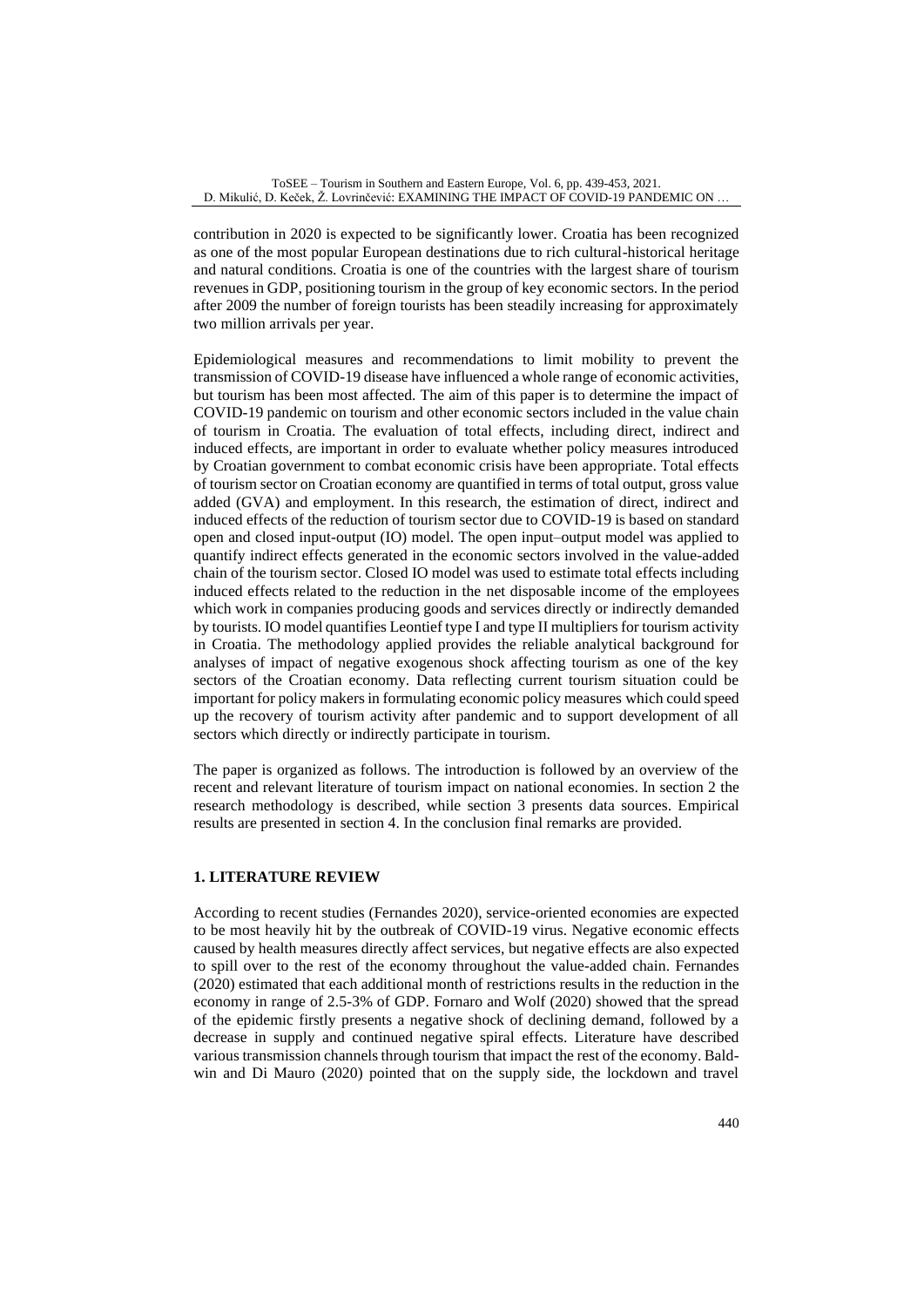restrictions reduce productivity and employment, while demand effects are related to the reduction in household income and consumption. Declining demand and supply are interrelated, and the intensity of economic downturn are increasing through longer period. Loayza and Pennings (2020) suggested the application of short-term measures aimed at avoiding layoffs and bankruptcy of companies during restrictions on the human contacts. Even easing of restrictions require formulation of economic policy stimulating economic recovery and coordination of monetary and fiscal policy.

Total economic effects of tourism certainly go beyond direct effects faced by tourism companies. Indirect effects of tourism and the role of tourism in socio-economic development has been explored in literature over decades by different approaches and methods applied. An overview of analytical background of different approaches for evaluation of economic effects of tourism has been presented in Kumar and Hussain (2014). The set of methods includes Keynesian models, exports base models, computable general equilibrium models, monetary approach and other methods, but IO method is most used to estimate economic contribution of tourism to the national economy. Total effects of tourism prior 2020 crisis are mainly focused on positive economic effects. A comprehensive list of IO studies on the tourism contribution can be found in Tohmo (2018). Tohmo (2018) found that tourism has a substantial economic impact in Central Finland where foreign tourism expenditures in the hotel and restaurant sector induce 11.5% of employment (390 employees) and expenditures on transport accounted for additional 2.3% of employment. Ferreira, Ramos and Lahr (2020) estimated that Lisbon guesthouses are creating more than 29,400 jobs in Portugal increasing gross domestic product by 0.5%. Also, regional dispersion of benefits is found and approximately 50% of gains redistributed outside Lisbon. Surugiu, Frent and Surugiu (2009) examined the impact in changes in final demand for composite sector which includes hotels, restaurants and travel agencies on Romanian economy. They calculated backward and forward linkage coefficients for output, earnings, GVA and employment. The intensity of backward linkage placed the sector to the eleventh position from total of 19 sectors, while low forward linkage coefficients reveal the orientation of output to mostly final demand. IO model was also applied for South Africa (Saayman, Saayman and Naudé 2011) where positive contribution of hotels and restaurants has been found. Atan and Arslanturk (2012) analyzed the significance of tourism in Turkey and classified hotels and restaurants as one of the key sectors for Turkey economy.

The contribution of Croatian tourism sector was also estimated by IO model. Šutalo, Ivandić and Marušić (2011) focused on the role of tourism and the measurement of the multiplicative effects of tourism consumption on the different industries. Authors estimated that tourism generates 14.7% of Croatian GVA in 2005. Ivandić and Šutalo (2018) applied the same methodological framework for more recent period and concluded that tourism contribution is ranging from 14.2 to 16.3% of Croatian GVA. The IO model was used to estimate direct and indirect effects of tourism sector by Jurčić (1998) and Gelo (2016), and the results of both studies found significant effects of tourism in Croatia. While Ivandić and Šutalo (2018) estimates contribution of both, domestic and foreign tourists, Mikulić, Keček and Žajdela Hrustek (2017) were focused on the multiplicative effects of expenditures of foreign tourists and found increasing economic impacts from 13.1% of Croatian GVA in 2010 to 16.2% in 2014.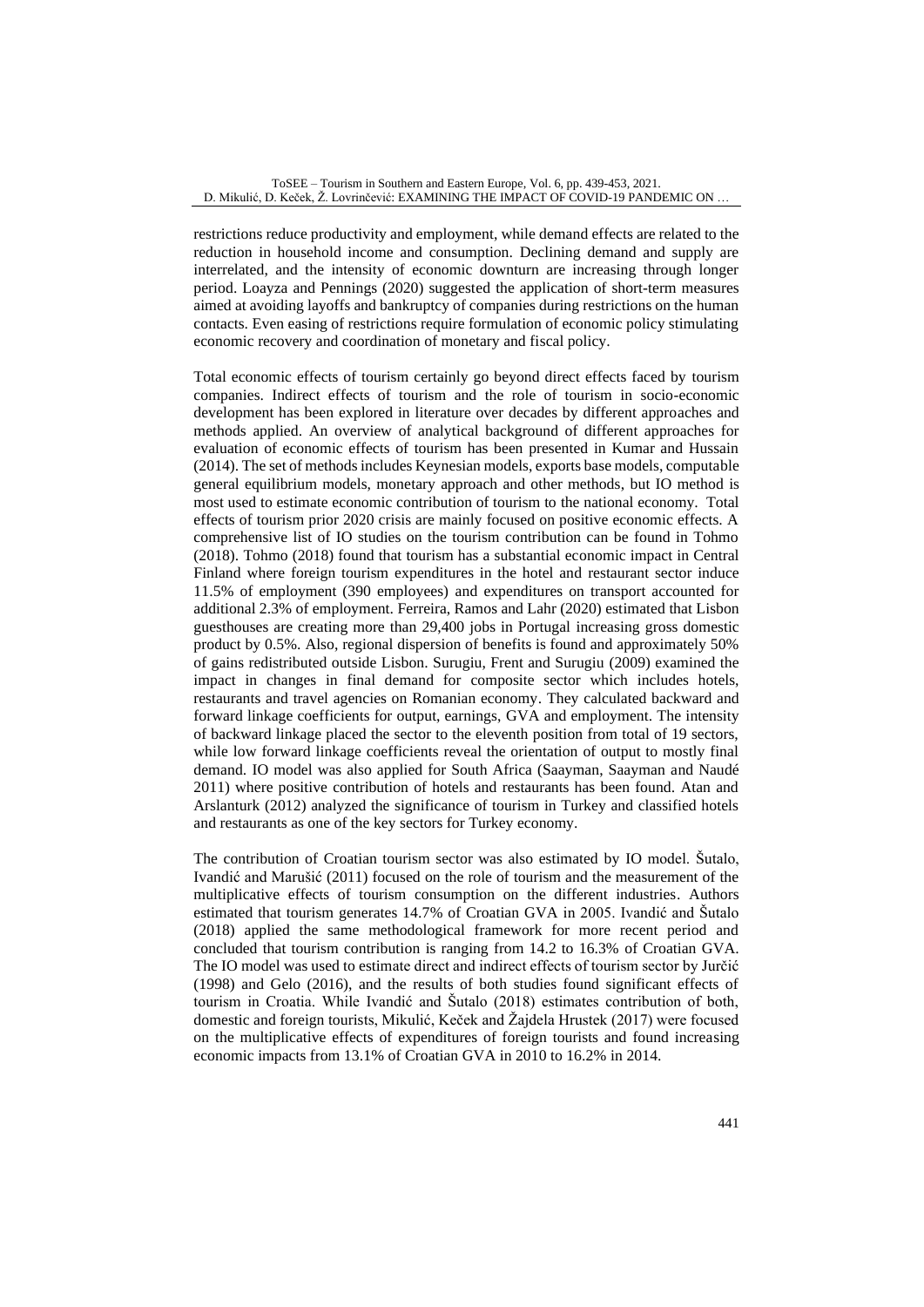While studies conducted before 2020 were concentrated on positive economic effects of tourism, recent studies are dealing with estimation of economic impacts of negative exogenous shock caused by COVID-19 outbreak. Beckman and Morse (2020) stressed that tourism is an activity which is the most disturbed by shocks caused by natural, economic, political or health crises. Natural disasters such us earthquakes, droughts or tornados could destroy hospitality facilities or decrease the attractiveness of the devastated area for potential visitors. Political instability, wars or terrorism are political factors also negatively affect tourism. Economic recessions, coupled with decreasing employment and household income, such as recorded in 2009, could also limit the mobility of tourists. In the last two decades, health concerns played a more significant role in decisions of tourists whether to travel at all and potential destination. Examples of events which disrupted the smooth trend of growing global tourism were terrorist attack on the September 11, 2001, the SARS pandemic outbreak in 2002-2003, the 2008/2009 global recession, Ebola outbreak of 2013-2014, and Zika epidemic outbreak of 2017 (Beckman and Morse 2020).

All the above events presented only temporary disruptions in global travel, and tourism showed to be a resistant industry which rapidly rebound after negative exogenous shocks (Gössling, Scott and Hall 2020). However, the intensity and duration of COVID-19 crisis could induce stronger negative economic effects. Mariolis, Rodousakis and Soklis (2020) estimated that decrease of international travel receipts in the Greek economy in 2020 due to outbreak of COVID-19 pandemic could induce a decrease in Greek GDP in range from 2.0% to 6.0%. Employment could decrease of about 2.1% to 6.4% and trade balance deficit could reach 2.4 to 7.1 billion euros. Besides sector Hotels and restaurants, the most affected sectors are Land transport, Agriculture, and Real estate. Because of the significant employment multiplier, hotels and restaurants are estimated to suffer only 31% of total employment loss. Giammetti, Papi Teobaldelli and Ticchi (2020) explored the role of the domestic value chain in transmitting COVID-19 lockdown measures to Italian economy. They combined traditional IO model with complex network analysis to reveal key industries affected by lockdown. Stopping the production of many key sectors in period of strict lockdown, results in decrease of 52% of total circulating value added, of which 30% presents indirect effects along value chains. They found that even sectors that are not subjected to lockdown, such as financial, professional, transport and information services, agriculture, ICT sector, energy, gas, water and waste industry have been significantly affected lockdown. Ribeiro, Santos, Cerqueira and Souza (2020) estimated the economic impact of pandemic COVID-19 on the tourism in Brazil. Based on the method of partial hypothetical extraction they estimate the potential effects at 31% of GDP related to tourism sector. However, the government subsidies could mitigate some of negative effects and reduce it to 17%.

## **2. RESEARCH METHODOLOGY**

IO analysis is traditional macroeconomic method, broadly described in the previous literature and only a short outline of the method is presented in this section. IO table presents the flows of goods and services among sectors in an economy. In its simplest form, IO examines effects of changes in final demand on output, GVA and employment required to deliver demanded products (Miller and Blair 2009).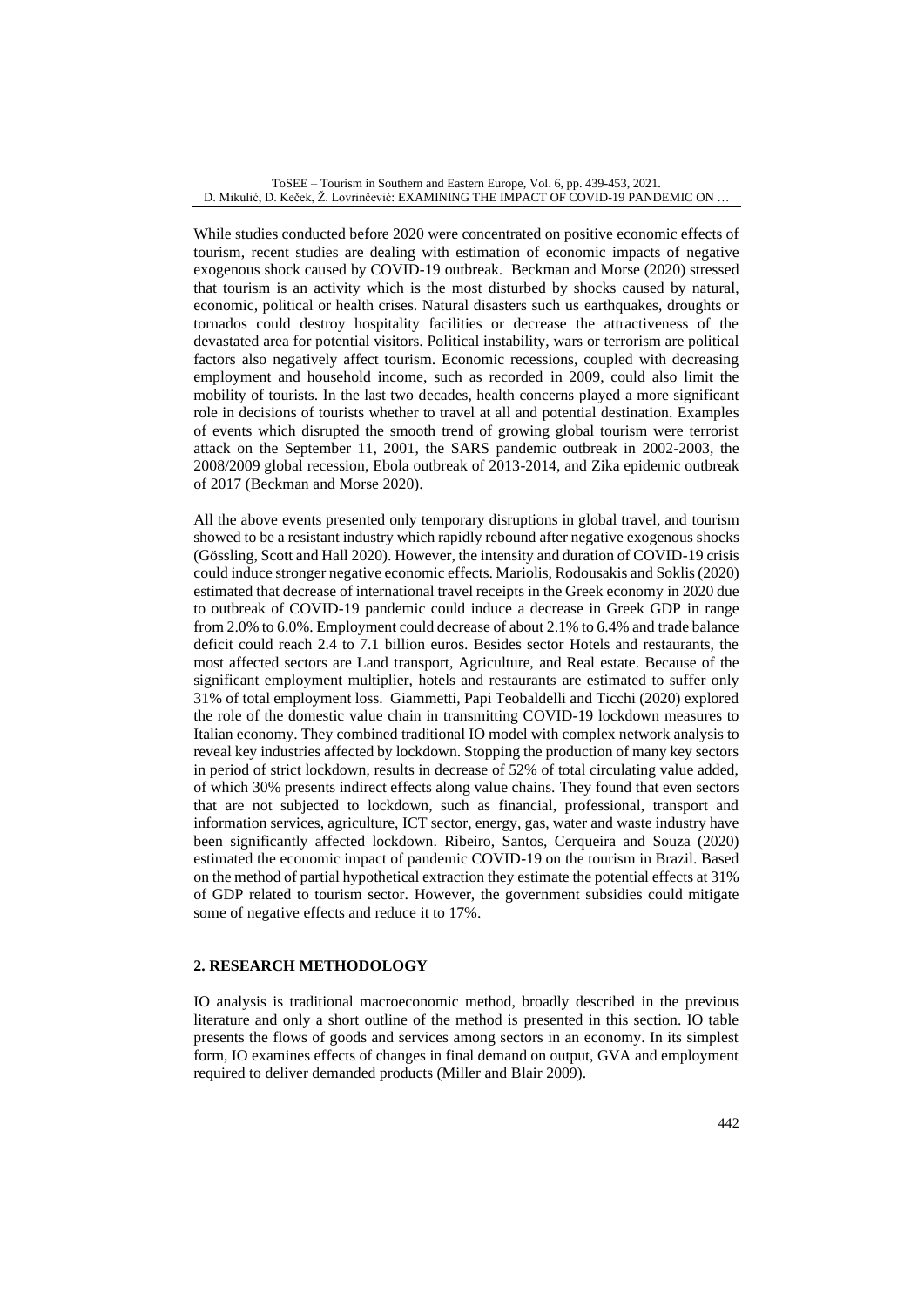Total output of sector  $i$  is delivered to other economic sectors to be used as intermediate consumption and final demand as described by the equation (1):

$$
X_i = \sum_{j=1}^n X_{ij} + Y_i, i = 1, ..., n
$$
 (1)

 $X_i$  is total output of sector i,  $X_{ij}$  represents deliveries of intermediate products from sector i to sector j, while  $Y_i$  represents the final demand for that product. Technical coefficient  $a_{ij}=\frac{X_{ij}}{Y}$  $\frac{f_{ij}}{X_j}$  is defined as the ratio of the value of intermediate inputs delivered from sector  $i$  that is required to produce one unit of product by sector  $j$ . By introducing technical coefficient, the equation (1) can be written as:

$$
X_i = \sum_{j=1}^n a_{ij} X_j + Y_i, i = 1, ..., n
$$
 (2)

The system of linear equations describing total economy consisting of  $n$  sectors can be written in matrix form as:

$$
X = AX + Y \tag{3}
$$

where  $X = |$  $X_1$ ⋮  $X_n$ | is column vector of outputs produced by economic sectors,  $Y = |$  $Y_1$ ⋮  $Y_n$ ] is

column vector of final demands and  $A = |$  $a_{11} \quad \cdots \quad a_{1n}$  $\mathbf{i}$  $a_{n1} \cdots a_{nn}$ | is a square  $n \times n$  matrix of technical coefficients, usually called technology matrix.

If certain mathematical conditions are satisfied, i.e. if the matrix  $I - A$  is non-singular and positive definite matrix, where I is an  $n \times n$  identity matrix, total output in an economy is result of the final demand as presented by equation (4):

$$
X = (I - A)^{-1}Y\tag{4}
$$

Matrix  $(I - A)^{-1}$  is Leontief Inverse matrix, also known in literature as multiplier matrix. Equation (4) points to the relation where total output depends on exogenously given final demand. Element  $\alpha_{ij}$  of the Leontief Inverse matrix presents the output of sector *i* which is required, directly and indirectly, to deliver one unit of output produced by sector  *which is used in final demand.* 

Economic literature identifies two types of multipliers, type I and type II multipliers. Open IO model in which all components of final demand are considered as exogenous provides type I multipliers which include the direct and indirect effects. In closed IO model certain component of final demand, usually personal consumption of households, is endogenous, depending on labor income which in turn depends on level of output. Closed IO models result in type II multipliers which include direct, indirect and induced effects (McLennan 2006). Discussion whether open or closed model provides more robust estimates is inconclusive. Grady and Muller (1988) and Miller and Blair (2009)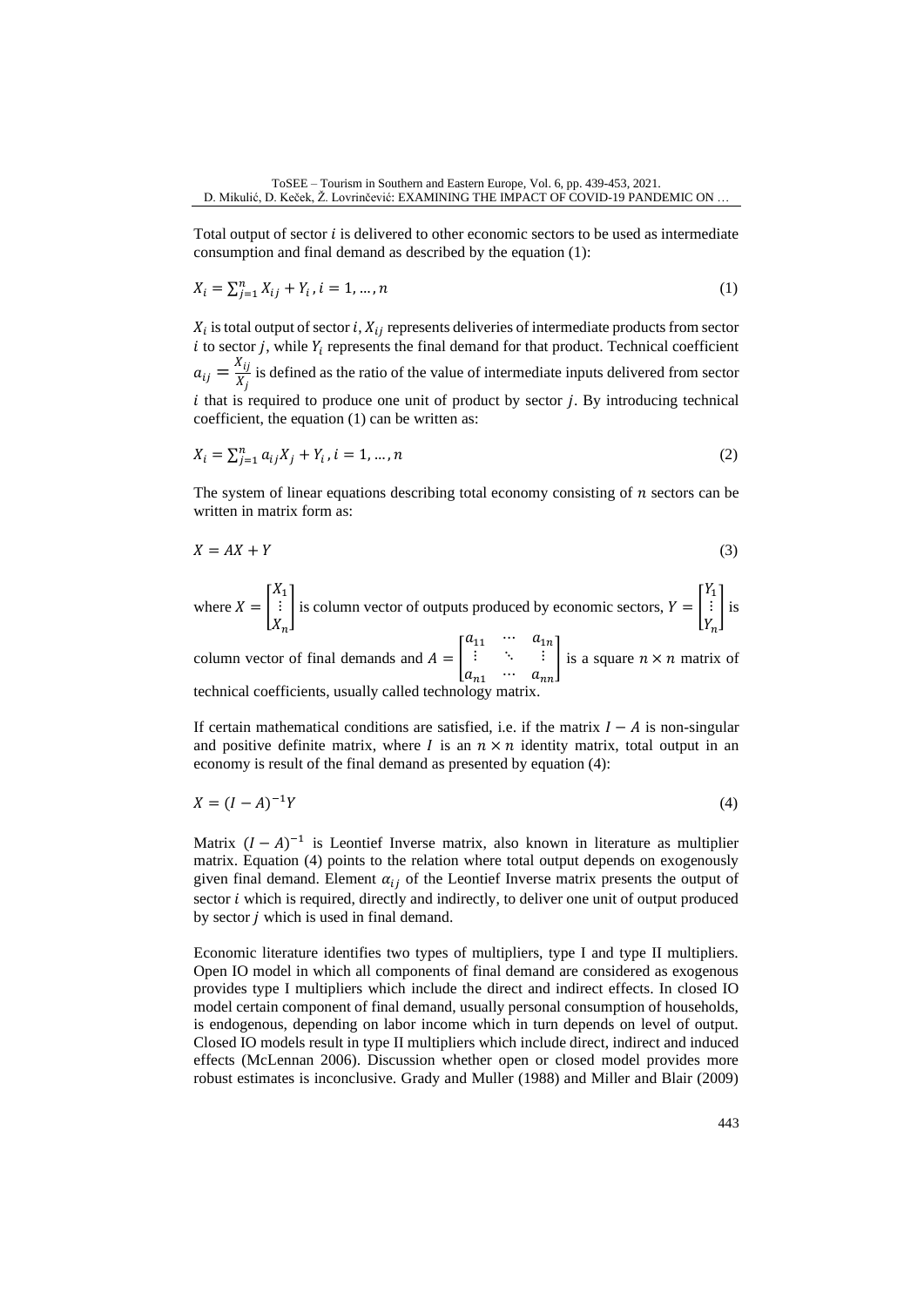argued that type I multipliers could underestimate while type II multipliers overestimate total effects. While type I multiplier is based on the Leontief Inverse matrix  $(I - A)^{-1}$ indicating direct and indirect effects on the production, in calculation of the type II multiplier, an extended matrix  $(I - \overline{A})^{-1}$  is used. Matrix  $\overline{A}$  is expanding technology matrix  $A$  with an additional row, representing coefficients of labor income and an additional column, representing household consumption coefficients. Elements of matrix  $(I - \bar{A})^{-1}$  present total effects including direct, indirect and induced effects resulting from increased consumption which is financed by additional labor income.

## **3. DATA SOURCES**

Study is based on Croatian IO table for 2017 which separate total economy into 64 mutually exclusive economic sectors. In the short period, potential changes in technical coefficients are limited and it is assumed that estimated total effects are reliable. Calculations are originally conducted on IO table which disaggregates total economy into 64 sectors, but for easier presentation, results are summarized in the aggregated sectors according to the international Classification of Products by Activities (CPA) as presented by Table 1.

| CPA Code   | Description of the aggregate sector                                        |
|------------|----------------------------------------------------------------------------|
| A          | Agriculture, forestry and fishing                                          |
| B, C, D, E | Manufacturing, mining and quarrying and other industries                   |
| F          | Construction                                                               |
| G.H        | Wholesale and retail trade, transportation, storage                        |
|            | Accommodation and food service activities                                  |
|            | Information and communication                                              |
| K          | Financial and insurance activities                                         |
|            | Real estate activities                                                     |
| M,N        | Professional, scientific, technical, administrative and support services   |
| O.P.Q      | Public administration and defense, education, human health and social work |
| R.S.T.U    | Other services                                                             |

Table 1: **Definition of aggregated sectors**

Source: CPA classification [\(www.dzs.hr\)](http://www.dzs.hr/)

Furthermore, data required for GVA and employment contribution calculation are downloaded from the Eurostat National accounts aggregates by industry (nama\_10\_a64) and from the Eurostat National accounts employment data by industry (nama\_10\_a64\_e) (http://ec.europa.eu/eurostat/data/database). Officially available IO table do not provide expenditures of foreign tourist as a separate item of final demand. In order to separate expenditures of domestic population and foreign tourists, additional data has been used and expenditures of foreign tourists in Croatia are based on combination of different data sources. Total expenditures of foreign tourists are available from Balance of Payments (BoP) statistics which is regularly published by Croatian National Bank (CNB). Revenues from services provided to foreign travelers and tourists are recorded under the item Travel in BoP data. Methodology for the travel revenues calculation is described in detail in CNB publications [\(https://www.hnb.hr/en/analyses-and-publications/regular](https://www.hnb.hr/en/analyses-and-publications/regular-publications/bulletin)[publications/bulletin\)](https://www.hnb.hr/en/analyses-and-publications/regular-publications/bulletin).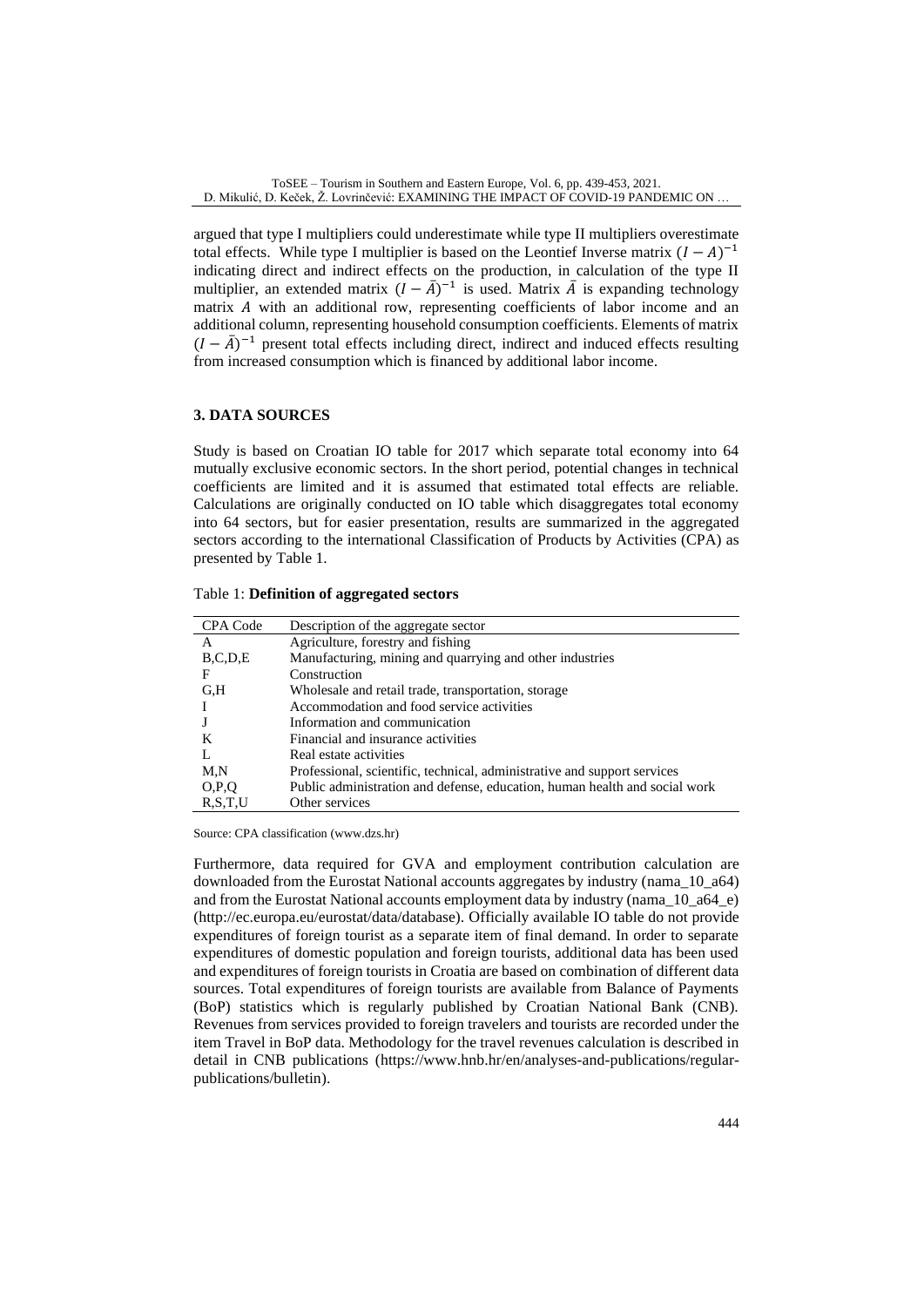Figure 1: **Trends in expenditures of foreign tourists in Croatia**



Source: CNB for receipts, CBS for GDP. \*Data for 2020 are not final.

Structure of expenditures of foreign tourists is available from TOMAS survey conducted by Institute for Tourism (Marušić et al. 2020). Institute has been conducting TOMAS survey as a multiannual research. While previous surveys, conducted in 2007, 2010, 2014 and 2017, were focused on consumption of tourists in summer period, 2019 survey covered expenditures in Adriatic and Continental Croatia in period from May 2019 to March 2020. The 2019 survey is based on the same methodology as previous TOMAS Summer surveys, but results are representative for total Croatian tourism demand. Sample size and analytical techniques applied assure the representatively by region, type of accommodation, season and country of origin.

Total daily expenses as estimated by TOMAS survey are presented by Table 2. For better comparability of expenditures in various periods, Table 2 presents expenditures referenced to summer period and Adriatic Croatia. According to the survey, accommodation services are the most important item in total expenditures with the share of above 50% of total expenditures. Food and beverages consumed in bars and restaurants comprise 17.3% of expenditures, while all other expenditures on products bought in retail trade and other services are under 30% of total expenditures. Other services are in TOMAS survey disaggregated to sport and recreation, culture, entertainment services and trips during holiday which is useful for application of IO model at more detailed level.

The average daily expenditures were growing steadily and in 2019 were higher by 60.4% than in 2010. Expenditures on recreational, entertainment and other services were the most dynamic component of total expenditures and were almost double in 2019 than in 2010. High growth is also recorded for food and beverages consumed in bars and restaurants, while expenditures in retail trade showed the lowest increase. Data on structure of daily expenditures and number of tourist nights' total expenditures on travel, as recorded in BoP statistics, could be broken down to be comparable to economic sectors as captured by an input output table.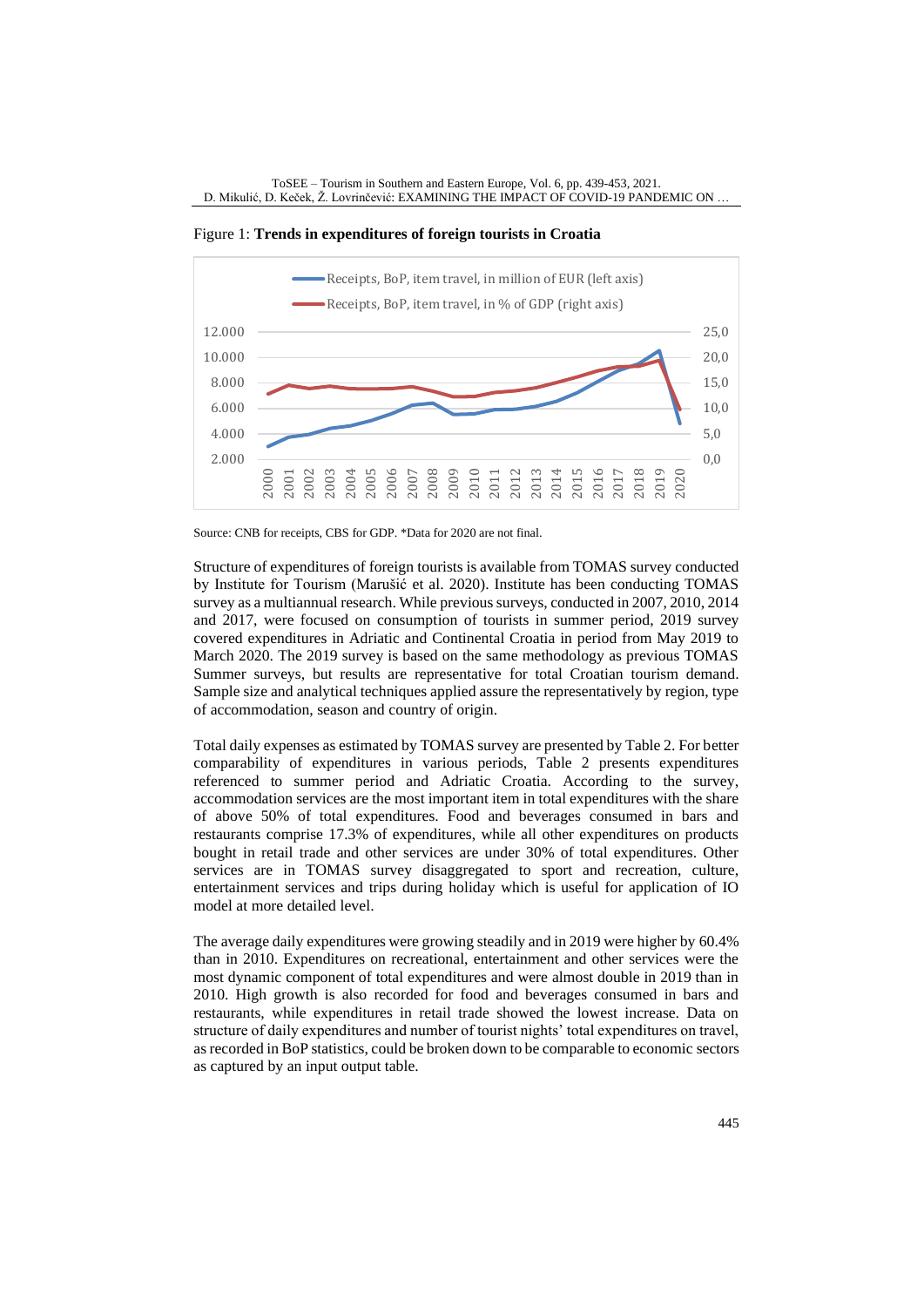|                                                                       | 2010  | 2014 | 2017 | 2019 | Index<br>2019/2010 | Share<br>2019 |
|-----------------------------------------------------------------------|-------|------|------|------|--------------------|---------------|
| Average daily<br>expenditures                                         | 58    | 66.4 | 78.8 | 93.0 | 160.4              | 100.0         |
| Accommodation services<br>(including food in the<br>residence object) | 33.89 | 36.2 | 38.8 | 50.4 | 148.7              | 54.2          |
| Food and beverages in<br>bars and restaurants                         | 9.08  | 12.2 | 13.0 | 16.1 | 176.9              | 17.3          |
| Expenditures in retail<br>trade                                       | 7.92  | 9.5  | 12.0 | 11.0 | 138.4              | 11.8          |
| Other services                                                        | 7.11  | 8.5  | 15.0 | 15.6 | 219.3              | 16.8          |

Table 2: **The expenditures of foreign tourists settled in Adriatic Croatia during summer season in EUR, results of TOMAS surveys**

Source: TOMAS survey 2010, 2014, 2017 and 2019. (methodology and results are presented in Marušić et al. 2020)[: http://www.iztzg.hr/hr/institut/projekti/istrazivanja/](http://www.iztzg.hr/hr/institut/projekti/istrazivanja/)

# **4. RESEARCH RESULTS**

Economic effects of foreign tourists' expenditures in Croatia for the period 2015-2020 are based on the methodology described in previous chapter. Total GVA effects of foreign tourists' expenditures are expressed as the sum of direct, indirect and induced effects and presented in Figure 2. An upward trend in GVA effects related to tourism can be noticed until 2019, when total contribution of foreign tourists' expenditures on Croatian GVA was estimated at 60 billion of HRK. In 2020, due to the COVID-19 pandemic, tourist arrivals and thus revenues from foreign tourists, decreased significantly. Compared to the previous year, in 2020 total GVA induced by foreign tourists' expenditures reduced to 27.8 billion of HRK and decreased by 54%.

Figure 2: **Total contribution of foreign tourists' expenditures to Croatian GVA, in billions of HRK** 



Source: authors' calculations.

In order to prevent the spread of coronavirus, strict epidemiological measures were introduced, travel was restricted, and international borders were partially closed. It directly affected the decline in tourist arrivals and overnight stays, and thus caused a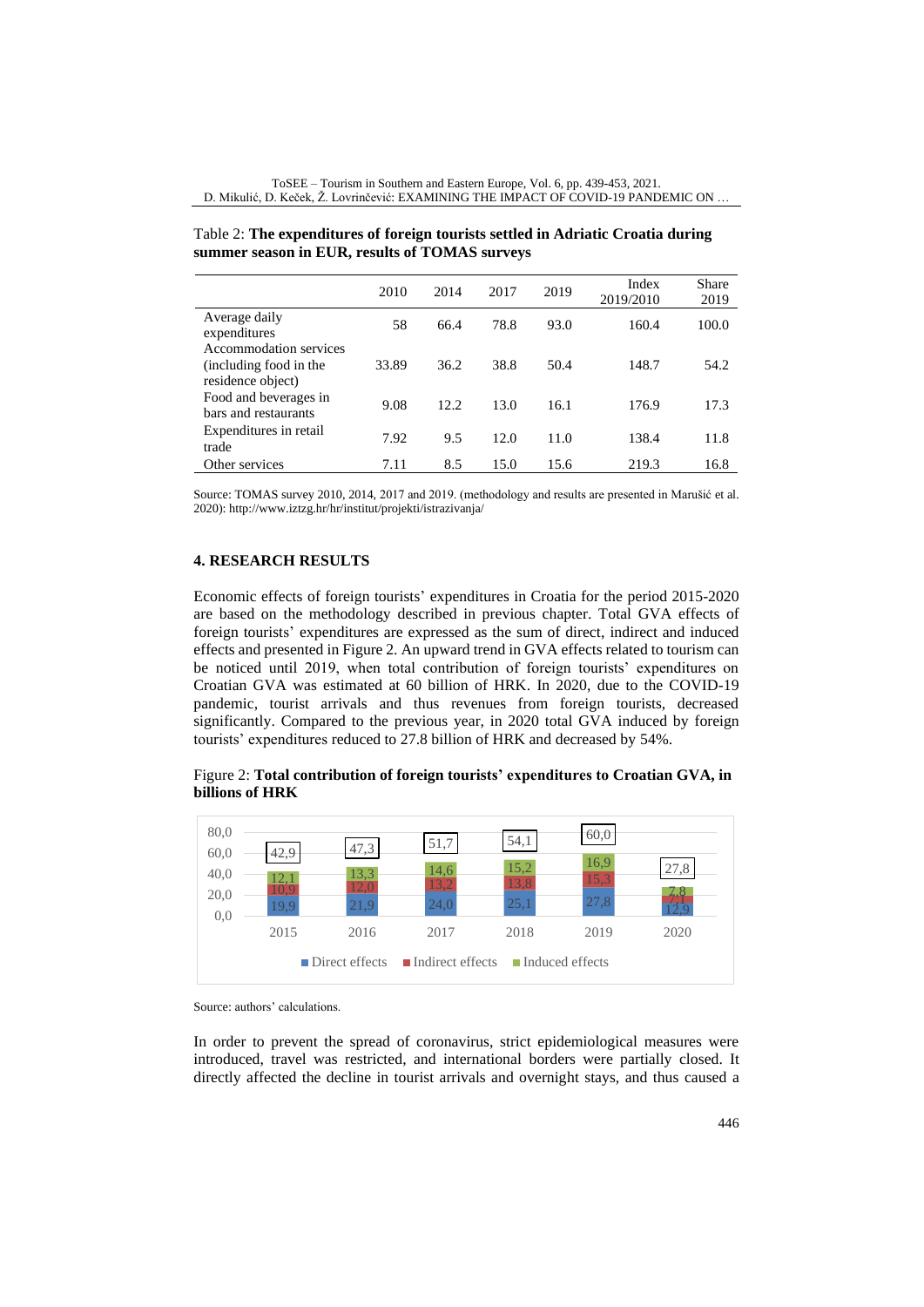significant decline in economic activity and jobs depending on tourism. The number of jobs in terms of full time equivalent (FTE) that should be induced by international tourism consumption is shown by Figure 3. Labor requirements decreased by 173 thousand of FTE jobs in 2020 because of reduced international tourism while keeping labor productivity unchanged. Total employment in Croatia in 2020 dropped just by 11,3 thousand employees instead of 173 thousand (323,4 -150,2) as predicted. Labor productivity decreased substantially because of COVID-19 employment subsidies.

Figure 3: **Total contribution of foreign tourists' expenditures to Croatian employment, in thousands of annual FTE jobs**



Source: authors' calculations.

Devastating effects on Croatian labor market and social condition of potentially unemployed persons were partially prevented by government grants for firms which retained employees (Figure 4). In 2020 government paid 8.3 billion HRK for employers which retain employees. On average, monthly number of employees receiving grant were 229 thousand, with significant monthly oscillations depending on intensity of COVID-19 restrictions.

# Figure 4: **Government grants for preserving employment and number of employees covered in 2020**



Source: <https://mjera-orm.hzz.hr/korisnici-potpore/statistika-prosinac-2020/> .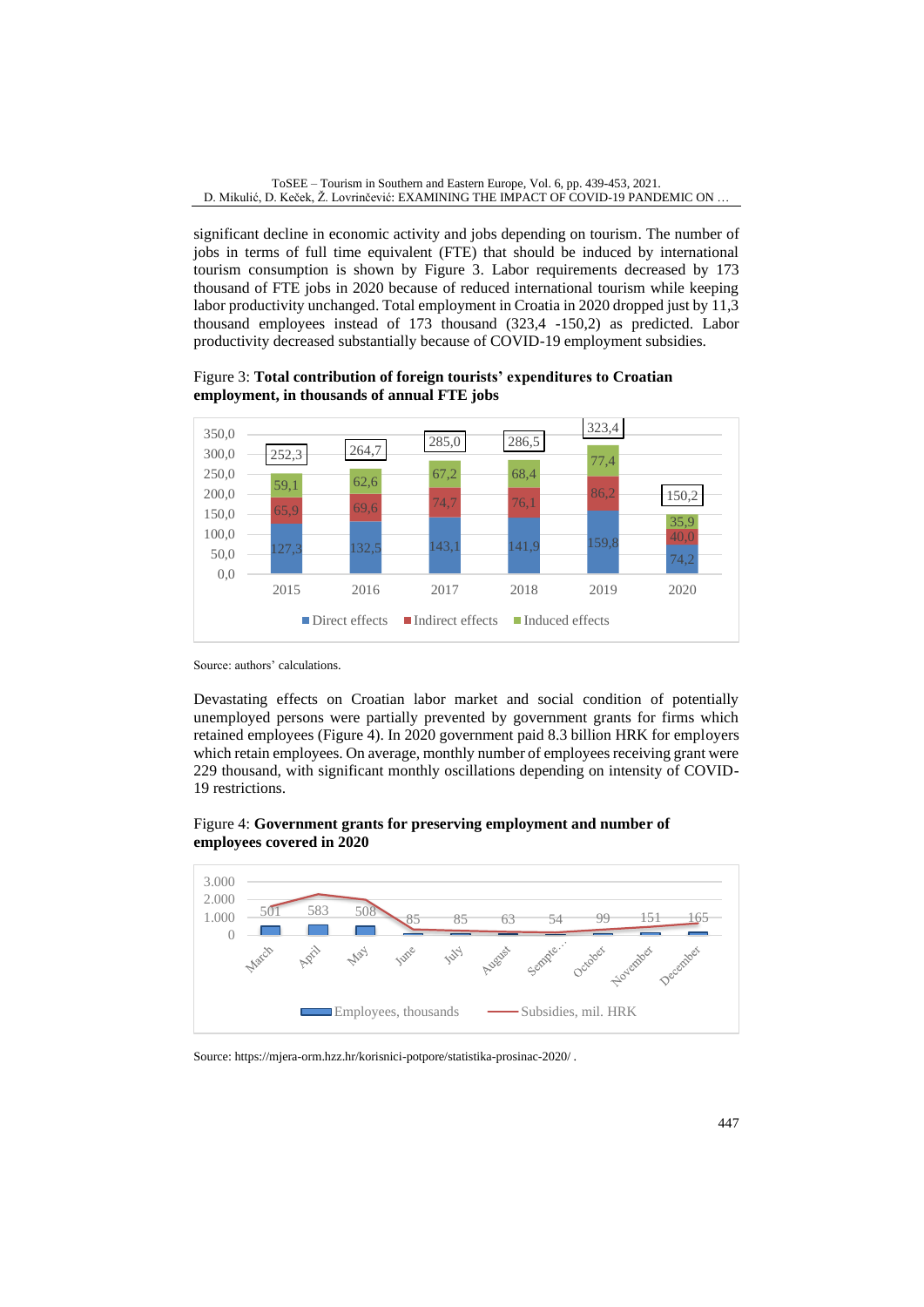Over 33% of GVA effects induced by the demand of foreign tourists was realized in Accommodation and food services. Besides accommodation and food services, the most intensive impact of international tourism is recorded in the manufacturing industry, trade, transportation, real estate and other business and personal services (Table 3). COVID-19 induced significant decline in all industries along the value-added chain of tourism industry.

CPA Code 2015 2016 2017 2018 2019 2020 A 1.6 1.8 2.0 2.2 2.4 1.1 B+C+D+E 7.9 8.9 9.6 10.0 11.1 5.1 F 0.3 0.3 0.3 0.4 0.4 0.2 G+H 7.5 8.2 9.0 9.4 10.4 4.8 I 14.4 15.8 17.3 18.1 20.1 9.3 J 1.1 1.3 1.3 1.5 1.6 0.8 K 1.8 2.0 2.3 2.4 2.7 1.2 L 2.9 3.2 3.5 3.6 4.0 1.9 M+N 2.1 2.2 2.5 2.5 2.8 1.3 O+P+Q 0.8 1.0 1.1 1.2 1.3 0.6 R+S+T 2.3 2.6 2.8 2.8 3.2 1.5 Total 42.9 47.3 51.7 54.1 60.0 27.8

Table 3: **Total GVA induced by expenditures of foreign tourists according to aggregated sectors, in billions of HRK**

Source: authors' calculations.

Dependence of industries on tourism receipts can be assessed by the share of GVA of an industry induced by expenditures of foreign tourists (Table 4).

| Table 4: Share of total GVA of aggregated sector induced by consumption of |  |
|----------------------------------------------------------------------------|--|
| foreign tourists in GVA of Croatian economy, in billions of HRK            |  |

| <b>CPA Code</b> | 2015 | 2016 | 2017 | 2018 | 2019 | 2020 |
|-----------------|------|------|------|------|------|------|
| A               | 17.3 | 18.7 | 20.6 | 20.9 | 22.7 | 9.1  |
| $B+C+D+E$       | 12.4 | 13.5 | 14.2 | 14.5 | 15.7 | 8.6  |
| F               | 2.4  | 2.5  | 2.6  | 2.4  | 2.5  | 0.9  |
| $G+H$           | 15.0 | 15.9 | 16.5 | 16.0 | 16.9 | 8.9  |
|                 | 72.1 | 74.6 | 75.9 | 75.7 | 79.6 | 68.9 |
| J               | 7.9  | 8.4  | 8.5  | 8.7  | 9.1  | 4.3  |
| K               | 10.2 | 11.2 | 12.1 | 13.1 | 14.1 | 6.6  |
| L               | 10.9 | 11.9 | 12.8 | 13.1 | 14.2 | 6.2  |
| $M+N$           | 12.4 | 12.5 | 13.5 | 13.5 | 14.4 | 5.2  |
| $O+P+O$         | 2.2  | 2.4  | 2.5  | 2.5  | 2.6  | 1.1  |
| $R + S + T$     | 26.2 | 26.5 | 26.9 | 26.7 | 28.4 | 13.9 |
| Total           | 15.2 | 16.4 | 17.1 | 17.1 | 18.2 | 8.5  |

Source: authors' calculations.

Economic sectors most dependent on international tourism are hotels and restaurants (I) where foreign tourists induced approximately 80% of GVA in 2019 and other personal services (R+S+T) with share of nearly 30%. Some other sectors such as transport, trade,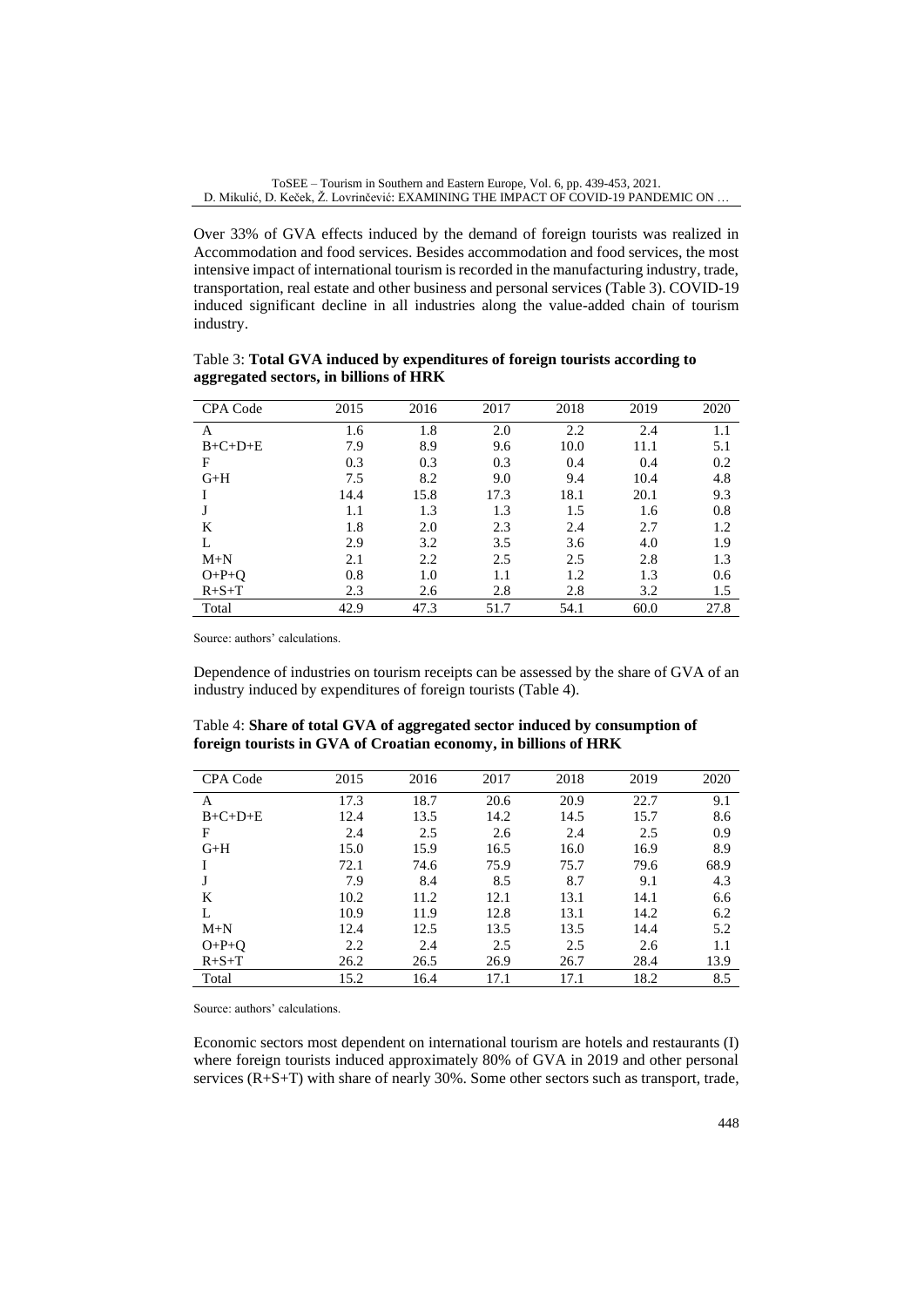agriculture and food industry, as well as various business and personal services also significant part of GVA create by production of goods and services which are directly or indirectly delivered to foreign tourists.

Table 5: **Total employment effects induced by expenditures of foreign tourists according to sectors, in thousands of FTE jobs**

| <b>CPA Code</b> | 2015  | 2016  | 2017  | 2018  | 2019  | 2020  |
|-----------------|-------|-------|-------|-------|-------|-------|
| A               | 22.5  | 20.0  | 20.7  | 19.3  | 21.7  | 10.0  |
| $B+C+D+E$       | 41.1  | 45.0  | 48.5  | 51.4  | 59.2  | 27.5  |
| F               | 2.1   | 2.3   | 2.4   | 2.5   | 2.9   | 1.4   |
| $G+H$           | 48.7  | 52.1  | 57.6  | 56.3  | 63.6  | 29.5  |
|                 | 91.6  | 93.4  | 101.9 | 101.0 | 114.4 | 53.1  |
|                 | 4.1   | 5.0   | 4.8   | 6.0   | 6.6   | 3.1   |
| K               | 5.3   | 5.9   | 7.6   | 7.2   | 7.4   | 3.4   |
| L               | 3.0   | 3.4   | 3.6   | 3.5   | 3.8   | 1.8   |
| $M+N$           | 10.1  | 11.4  | 12.0  | 12.2  | 13.6  | 6.3   |
| $O+P+O$         | 7.4   | 7.7   | 8.3   | 8.6   | 10.2  | 4.7   |
| $R + S + T$     | 16.4  | 18.5  | 17.6  | 18.5  | 20.0  | 9.4   |
| Total           | 252.3 | 264.7 | 285.0 | 286.5 | 323.4 | 150.2 |

Source: authors' calculations.

Table 6: **The importance of international tourism by economic sectors, the share of jobs induced by international tourism**

| CPA Code    | 2015 | 2016 | 2017 | 2018 | 2019 | 2020 |
|-------------|------|------|------|------|------|------|
| А           | 17.9 | 19.1 | 21.1 | 21.4 | 23.7 | 11.2 |
| $B+C+D+E$   | 12.3 | 13.3 | 14.0 | 14.2 | 15.8 | 7.4  |
| F           | 2.4  | 2.5  | 2.6  | 2.4  | 2.7  | 1.2  |
| $G+H$       | 14.8 | 15.8 | 16.4 | 16.0 | 17.8 | 8.4  |
|             | 72.1 | 74.6 | 75.9 | 75.7 | 83.9 | 39.6 |
| J           | 7.6  | 8.2  | 8.4  | 8.7  | 9.7  | 4.6  |
| K           | 13.9 | 15.2 | 16.9 | 16.5 | 18.3 | 8.5  |
| L           | 19.9 | 21.6 | 21.9 | 21.5 | 23.9 | 10.0 |
| $M+N$       | 13.2 | 13.3 | 14.3 | 19.9 | 15.7 | 7.4  |
| $O+P+O$     | 2.4  | 2.5  | 2.6  | 2.6  | 2.9  | 1.4  |
| $R + S + T$ | 29.0 | 29.7 | 29.4 | 29.5 | 32.6 | 17.3 |
| Total       | 16.2 | 16.9 | 17.8 | 17.4 | 19.1 | 8.9  |

Source: authors' calculations.

Number of persons employed induced by foreign tourists' spending in the observed period recorded continuous growth in all sectors and in 2019 amounted to more than 323 thousand (Table 5). It can be concluded that approximately 19% of Croatian jobs in 2019 depended on international tourism (Table 6).

Total employment directly or indirectly induced by international tourism decreased by approximately 50% in 2020. In hotels and restaurants, the share of jobs induced by tourism dropped from 83.9% in 2019 to 39.6% in 2020 while wages for huge number of employees have been financed by government grants.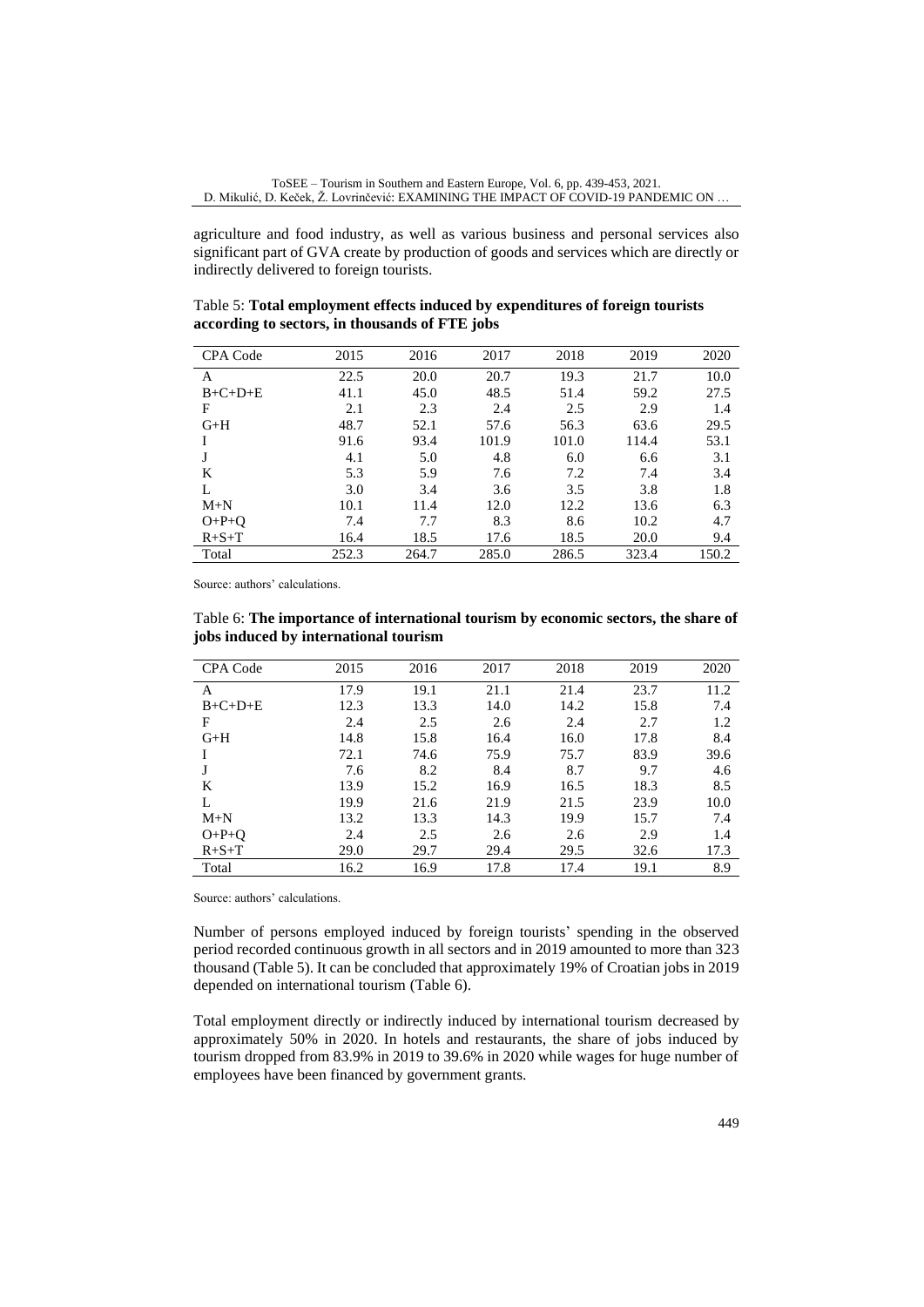Table 7 presents effects of consumption of foreign tourists on Croatian GVA in constant prices. In the period 2015-2019 receipts from foreign tourists positively contributed to the rate of growth, unlike in 2020, when a significant negative contribution was recorded. It is interesting to note that GVA of other sectors which do not depend on international tourism, but other components of final demand are rising in 2020 by 3.8%. Sectors which recorded economic growth in pandemic were construction, health and other public services, agriculture, ICT and some branches of manufacturing industry, notably pharmacy, which produce tradable goods and benefited by reduction of imports caused by disruptions in international trade. Tourism sector multiplier is obviously important but rather shallow what prevented Croatian economy from even deeper GDP decline.

| Table 7. Impact of expenditures of foreign tourists on Croatian GVA in real terms |
|-----------------------------------------------------------------------------------|
|-----------------------------------------------------------------------------------|

|                                   | 2016    | 2017    | 2018    | 2019    | 2020    |
|-----------------------------------|---------|---------|---------|---------|---------|
| Mil. HRK, in current prices       |         |         |         |         |         |
| Overall GVA for Croatia           | 290,978 | 303,700 | 316,681 | 329,674 | 309,927 |
| Contribution in GVA of            |         |         |         |         |         |
| consumption of foreign tourists   | 47,261  | 51,749  | 54,098  | 59,975  | 27,849  |
| <b>GVA</b> for Croatia without    |         |         |         |         |         |
| contribution of consumption of    |         |         |         |         |         |
| foreign tourists                  | 243,717 | 251,951 | 262,583 | 269,699 | 282,078 |
| Price level $2015 = 100$          |         |         |         |         |         |
| Mil. HRK, in constant 2015 prices |         |         |         |         |         |
| Overall GVA for Croatia           | 291,468 | 300,044 | 307,712 | 315,458 | 295,663 |
| Contribution in GVA of            |         |         |         |         |         |
| consumption of foreign tourists   | 46,645  | 49,196  | 50,063  | 54,523  | 24,847  |
| <b>GVA</b> for Croatia without    |         |         |         |         |         |
| contribution of consumption of    |         |         |         |         |         |
| foreign tourists                  | 244,823 | 250,848 | 257,649 | 260,935 | 270,816 |
| <b>Growth</b> rate                |         |         |         |         |         |
| Gross Domestic Product (GDP)      | 3.5     | 3.4     | 2.8     | 2.9     | $-8.0$  |
| Overall GVA for Croatia           | 3.6     | 2.9     | 2.6     | 2.5     | $-6.3$  |
| Contribution in GVA of            |         |         |         |         |         |
| consumption of foreign tourists   | 8.8     | 5.5     | 1.8     | 8.9     | $-54.4$ |
| GVA for Croatia without           |         |         |         |         |         |
| contribution of consumption of    |         |         |         |         |         |
| foreign tourists                  | 2.7     | 2.5     | 2.7     | 1.3     | 3.8     |

Source: authors' calculations.

#### **CONCLUSION AND IMPLICATIONS**

Until 2020, tourism was the most important sector contributing to the economic growth of Croatian economy. The analysis of the share of total GVA induced by the consumption of foreign tourists in the GVA of the Croatian economy, ranging from 15.2 percent in 2015 to 18.2 percent in 2019, confirms the previously recognized high importance of the tourism sector for the Croatian economy (Šutalo, Ivandić and Marušić 2011; Ivandić and Šutalo 2018; Mikulić, Keček and Žajdela Hrustek 2017). Epidemiological measures and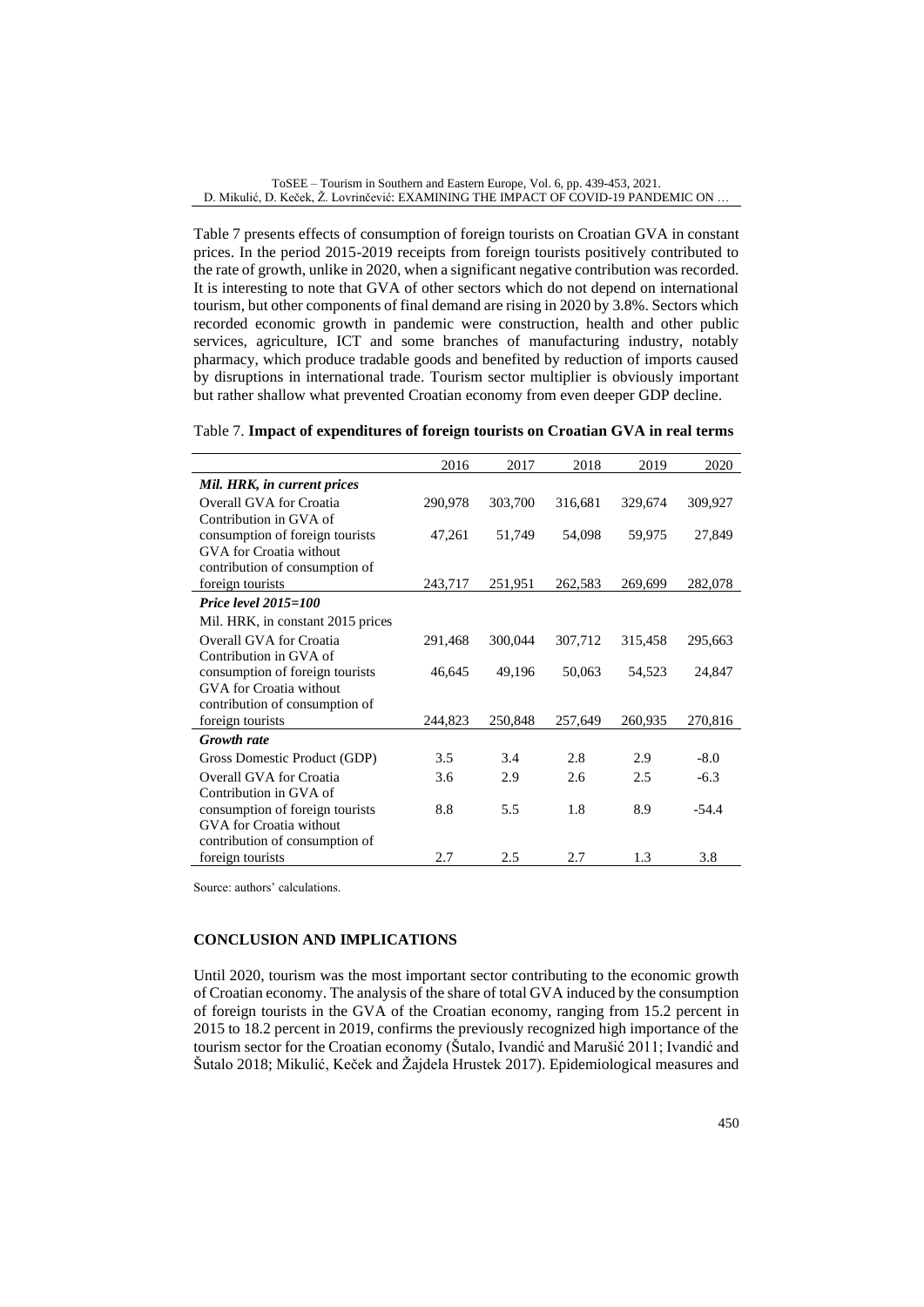recommendations to prevent the transmission of COVID-19 disease have influenced a whole range of economic activities in 2020, but tourism has been most affected. Total contribution of foreign tourists' expenditures on Croatian GVA and employment in 2020, compared to the previous period, decreased by approximately 50%. Besides hotels and restaurant, the most affected economic sectors are transport, trade, food industry, sports, entertainment, recreational and personal services. Total value of indirect and induced effects is bigger than value of direct effects in terms of employment and value added because of multiplier effect. Approximately 19% of all Croatian jobs in 2019 were induced by international tourism.

Negative COVID-19 effects were partially mitigated by rise in other domestic sector output, mostly agriculture, construction, agriculture and some of manufacturing industries. It created economic situation where negative trends are less pronounced in terms of GVA than GDP aggregate. GDP and public finance trends are more sensitive to VAT taxes and excise duties where tourism activity plays important role. It might point to the fact that in near future it is expected to see the same economic patterns of recovery mostly based on EU funds and rising activity in construction, agriculture and green energy projects. Public deficit and debt consolidation, which depends heavily on indirect taxes and tourism will be lagging overall economic recovery. That might put significant limitations on public expenditures even in the long run.

To mitigate the disturbances in the economy caused by the pandemic, government provides grants to support companies to gain access to liquidity in order to preserve the continuity of their economic activity and to preserve employment. However, government subsidies have only short-term and limited effects on one hand. On the other some structural changes in Croatian economy are irreversible and any attempt to postpone them might turn out to be counterproductive in medium term framework. Therefore, data found by an input-output model reflecting current tourism situation could be important for policy makers in formulating economic policy measures which should speed up the recovery of tourism activity after pandemic. But shallow tourism multiplier might not be enough to speed up overall economic recovery which brings us back to the idea of speeding up overall reform agenda.

The recommendations for future research are mainly directed to the estimation of the regional economic impact of tourism in Croatia. The results on the overall effects of tourism in the Croatian regions, Continental and Adriatic, could be important in determining goals and priorities of Croatia's regional development.

### **REFERENCES**

- Atan, S. and Arslanturk, Y. (2012), "Tourism and economic growth nexus: an input output analysis in Turkey",<br> *Procedia Social and Behavioral Sciences*, Vol. 62, pp. 952–956. *Procedia - Social and Behavioral Sciences,* Vol. 62, pp. 952–956. <http://dx.doi.org/10.1016/j.sbspro.2012.09.162>
- Beckman, E. and Morse, S. (2020), "The Local Economic Impact of the COVID-19 Pandemic on the Hospitality Industry", *Journal of Advanced Management Science*, Vol. 8, No. 3, pp. 98–102. doi: 10.18178/joams.8.3.98-102
- Ferreira, J.P., Ramos, P.N. and Lahr, M.L. (2020), "*The rise of the sharing economy: Guesthouse boom and the crowding-out effects of tourism in Lisbon*", *Tourism economics*, Vol. 26, No. 3, pp. 389–403. doi: 10.1177/1354816619839849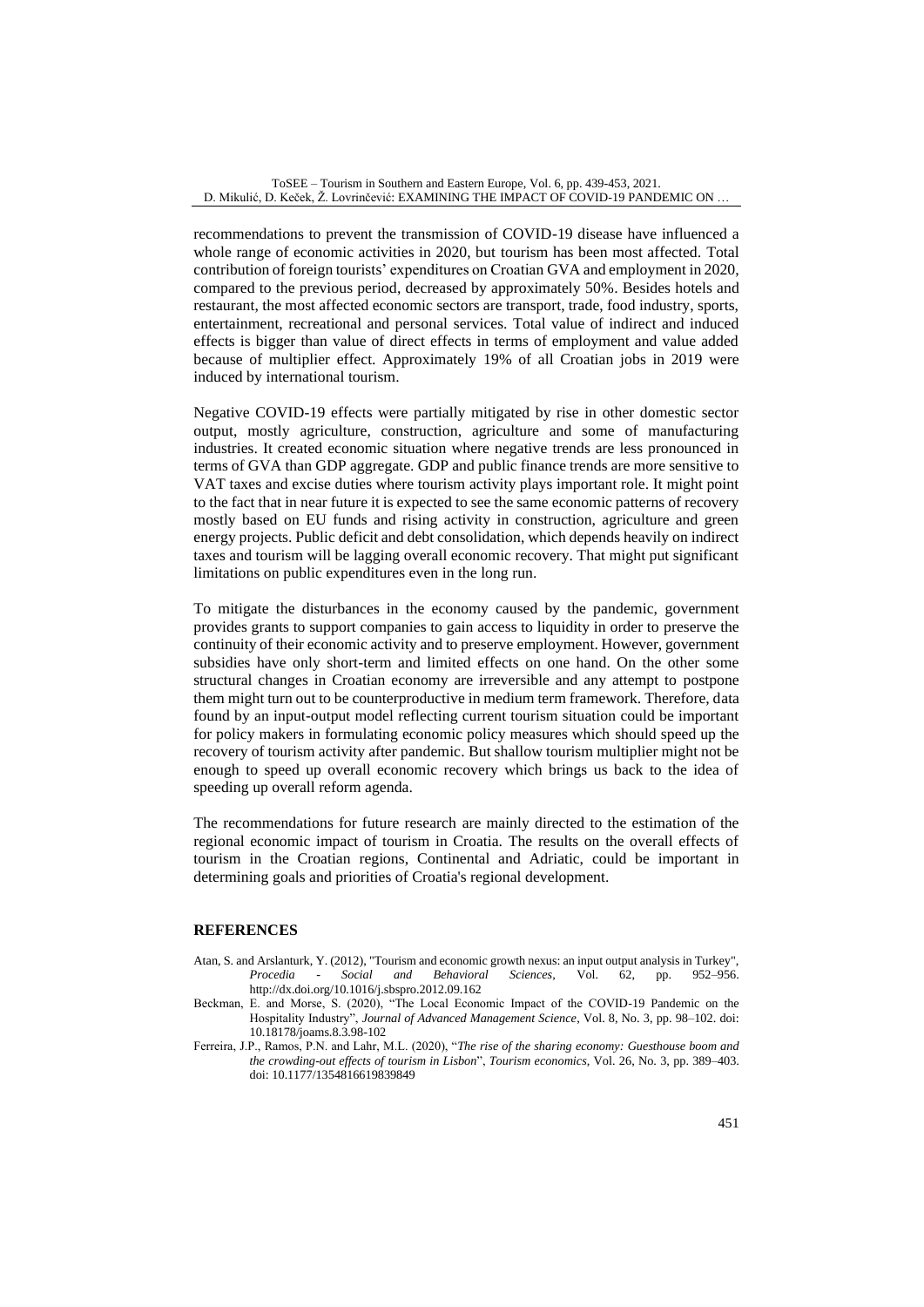ToSEE – Tourism in Southern and Eastern Europe, Vol. 6, pp. 439-453, 2021. D. Mikulić, D. Keček, Ž. Lovrinčević: EXAMINING THE IMPACT OF COVID-19 PANDEMIC ON …

- Fernandes, N. (2020), "Economic Effects of Coronavirus Outbreak (COVID-19) on the World Economy", Social Science Research Network (SSRN). IESE Business School Working Paper No. WP-1240-E, viewed 20 April 2020, https://ssrn.com/abstract=3557504
- Fornaro, L. and Wolf, M. (2020), "COVID-19 Coronavirus and Macroeconomic Policy", Social Science Research Network (SSRN). CEPR Discussion Paper No. DP14529, viewed 20 April 2020, https://ssrn.com/abstract=3560337
- Gelo, T. (2016), "Economic Impacts of Tourism in Croatia", in *New Challenges and Boundaries in Tourism: Policies, Innovations and Strategies,* International Association for Tourism Policy, Napulj, Italija, pp. 48–48.
- Grady, P. and Muller, R.A. (1988), "On the use and misuse of input-output based impact analysis in evaluation", *The Canadian Journal of Program Evaluation*, Vol. 3, No. 2, pp. 49–61.
- Giammetti, R., Papi, L., Teobaldelli, D. et al. (2020), "The Italian value chain in the pandemic: the input– output impact of Covid-19 lockdown", *J. Ind. Bus. Econ*. Vol. 47, pp. 483–497. <https://doi.org/10.1007/s40812-020-00164-9>
- Gül, H. (2015), "Effects of foreign demand increase in the tourism industry: a CGE approach to Turkey", *An International Journal of Tourism and Hospitality Research*, Vol. 26, pp. 598–611. <http://dx.doi.org/10.1080/13032917.2015.1044016>
- Ivanić, N. and Šutalo, I. (2018), "The contribution of tourism to the Croatian Economy: An IO approach", *Ekonomski Pregled*, Vol. 69, No. 1, pp. 20–42. doi:10.32910/ep.69.1.2
- Jurčić, Lj. (1998), "The multiplying effects of Croatian tourism", *Acta turistica*, Vol. 10, No. 2, pp. 128–149.
- Kumar, J. and Hussain, K. (2014), "Evaluating tourism's economic effects: Comparison of different approaches", *Procedia - Social and Behavioral Sciences*, Vol. 144, pp. 360–365. <https://doi.org/10.1016/j.sbspro.2014.07.305>
- Loayza, N.V. and Pennings, S. (2020), "Macroeconomic Policy in the Time of COVID-19:A Primer for Developing Countries", Research & Policy Briefs, 28, Worldbank, viewed 20 April 2020, [https://openknowledge.worldbank.org/bitstream/handle/10986/33540/Macroeconomic-Policy-in](https://openknowledge.worldbank.org/bitstream/handle/10986/33540/Macroeconomic-Policy-in-the-Time-of-COVID-19-A-Primer-for-Developing-Countries.pdf?sequence=1)[the-Time-of-COVID-19-A-Primer-for-Developing-Countries.pdf?sequence=1](https://openknowledge.worldbank.org/bitstream/handle/10986/33540/Macroeconomic-Policy-in-the-Time-of-COVID-19-A-Primer-for-Developing-Countries.pdf?sequence=1)
- Mariolis, T., Rodousakis, N. and Soklis, G. (2020), "The COVID-19 multiplier effects of tourism on the Greek economy", *Tourism Economics,* Vol. 27, No. 8., pp*.* 1848–1855. <https://doi.org/10.1177/1354816620946547>
- Marušić, Čorak, Ivandić, Beroš and Andrušec, (2020), "Stavovi i potrošnja turista u Hrvatskoj TOMAS Hrvatska 2019", Institut za turizam, Zagreb, viewed 10 March 2021, <http://www.iztzg.hr/hr/institut/projekti/istrazivanja/>
- McLennan, W. (2006), Information paper: Australian national accounts: Introduction to input-output multipliers, No. 5246.0, Australian Bureau of Statistics.
- Mikulić, D., Keček, D. and Žajdela Hrustek, N. (2017), "Overall contribution of the foreign tourist demand on Croatian economy", in *4th International Scientific Conference ToSEE-Tourism in Southern and Eastern Europe 2017" Tourism and Creative Industries: Trends and Challenges" Opatija, Croatia, 4-6 May 2017*, Faculty of Tourism and Hospitality Management, University of Rijeka, pp. 393– 407.
- Miller, R.E. and Blair P.D. (2009), *Input-Output Analysis: Foundations and Extensions*, Cambridge University Press, New York.
- Ribeiro, L.C.S., Santos, G.F., Cerqueira, R.B., and Souza, K.B. (2020), "Economic impact of Covid-19 on tourism in Brazil", 10.13140/RG.2.2.10902.78405, viewed 10 March 2021, [https://www.researchgate.net/publication/341805042\\_Economic\\_impact\\_of\\_Covid-](https://www.researchgate.net/publication/341805042_Economic_impact_of_Covid-19_on_tourism_in_Brazil/citations)[19\\_on\\_tourism\\_in\\_Brazil/citations](https://www.researchgate.net/publication/341805042_Economic_impact_of_Covid-19_on_tourism_in_Brazil/citations)
- Saayman, M., Saayman, A. and Naudé, W. (2011), "Economic And Sectoral Effects Of Tourist Spending In South Africa: Regional implications", *ABAS International Conference*, 10–12 July, Prague, Czech Republic.
- Surugiu, C., Frent, C. and Surugiu, M. (2009), "Tourism and its impact upon the Romanian economy: an inputoutput approach", *Analele Stiintifice ale Universitatii "Alexandru Ioan Cuza" din Iasi - Stiinte Economice*, Vol. 56, pp. 355–376.
- Šutalo, I., Ivandić, N. and Marušić, Z. (2011), "Ukupan doprinos turizma gospodarstvu Hrvatske: Input-Output model i satelitski račun turizma", *Ekonomski pregled*, Vol. 62, No. 5-6, pp. 267–285.
- Gössling, S, Scott, D. and Hall, C.M. (2020), "Pandemics, tourism and global change: a rapid assessment of COVID-19," *J. Sustain. Tour.*, pp. 1–20.
- Tohmo, T. (2018), "The economic impact of tourism in Central Finland: a regional input-output study", *Tourism review*, Vol. 73, No. 4, pp. 521–547. doi: 10.1108/TR-04-2017-0080
- UNWTO (2021), *UNWTO World Tourism Barometer*,<https://www.e-unwto.org/toc/wtobarometereng/19/1> viewed: 10 March 2021, <https://doi.org/10.18111/wtobarometereng>